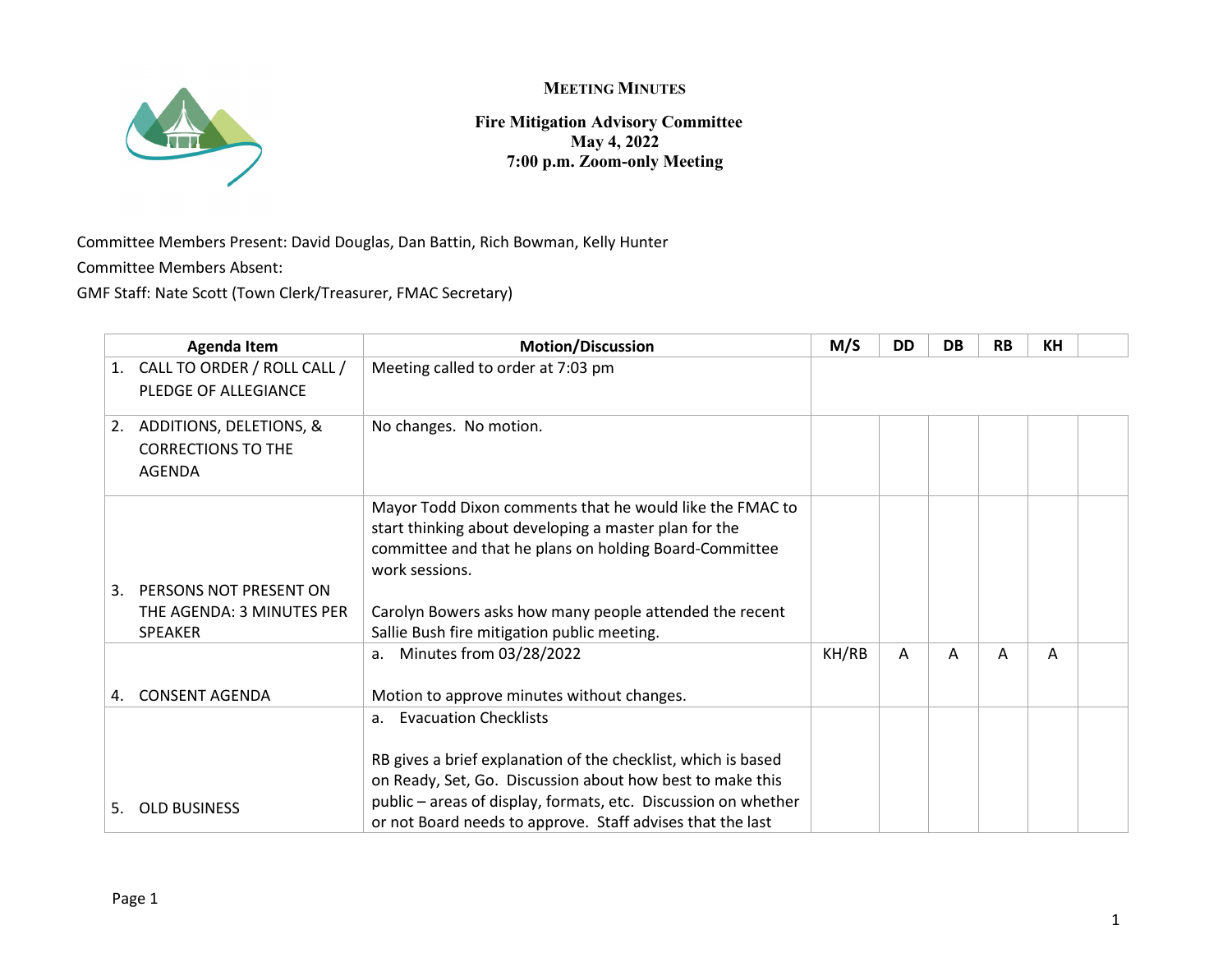#### **Fire Mitigation Advisory Committee May 4, 2022 7:00 p.m. Zoom-only Meeting**

|                           | administration just wanted to review for accuracy before<br>posting but no Board approval is necessary. FMAC agrees to<br>add hyperlinks where possible, to have Carolyn Bowers proof<br>it, and then Nate can publish it to town website and Facebook<br>page after town manager review.                                                                                |       |              |   |   |   |  |
|---------------------------|--------------------------------------------------------------------------------------------------------------------------------------------------------------------------------------------------------------------------------------------------------------------------------------------------------------------------------------------------------------------------|-------|--------------|---|---|---|--|
|                           | Motion to accept this procedure.                                                                                                                                                                                                                                                                                                                                         | DB/RB | $\mathsf{A}$ | A | A | A |  |
|                           | b. COSWAP Update                                                                                                                                                                                                                                                                                                                                                         |       |              |   |   |   |  |
|                           | Nate Scott gave an update on upcoming meetings, status of<br>private property owner access agreements, flagging of the<br>site, etc. Discussion about first week of MHYC work and<br>whether FMAC members should be involved in<br>direction/supervision of work crews that first week.                                                                                  |       |              |   |   |   |  |
|                           | No formal action.                                                                                                                                                                                                                                                                                                                                                        |       |              |   |   |   |  |
|                           | c. April 26 Meeting Update                                                                                                                                                                                                                                                                                                                                               |       |              |   |   |   |  |
|                           | Chair Douglas: where there any questions or concerns that<br>came out of this meeting that FMAC needs to act on?<br>Discussion on the need for info about all the ways people can<br>dispose of cut fuel. Discussion about how the town can help<br>disposal with chipper days. Chair Douglas will talk with Town<br>Manager Frank about getting chipper days scheduled. |       |              |   |   |   |  |
|                           | No formal action.                                                                                                                                                                                                                                                                                                                                                        |       |              |   |   |   |  |
| <b>NEW BUSINESS</b><br>6. | Rapid Fire Home Assessment<br>a.                                                                                                                                                                                                                                                                                                                                         |       |              |   |   |   |  |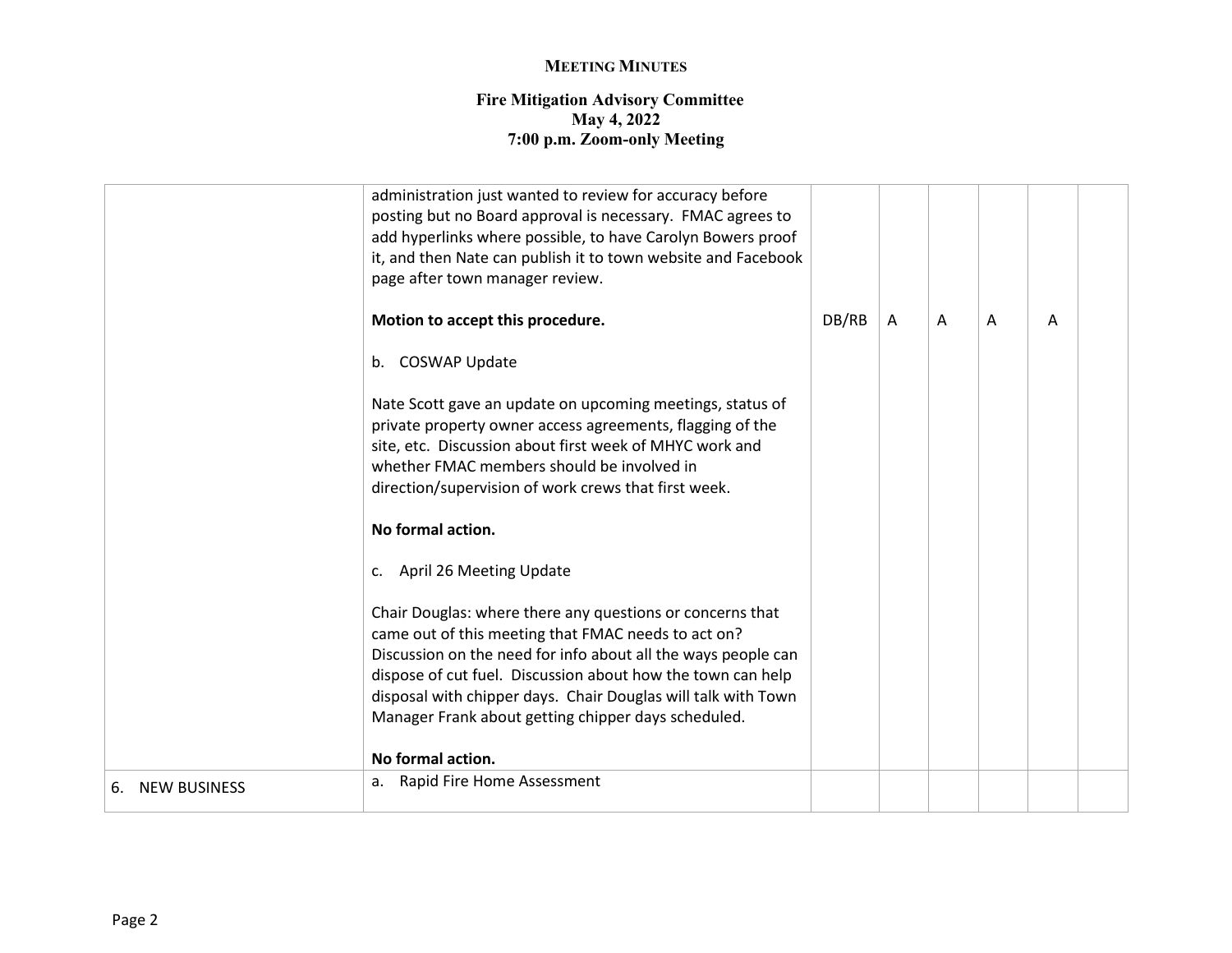#### **Fire Mitigation Advisory Committee May 4, 2022 7:00 p.m. Zoom-only Meeting**

| Chair Douglas wonders if the crew doing the architectural    |  |  |
|--------------------------------------------------------------|--|--|
| assessment in town could add a "Fire home assessment" to     |  |  |
| their list. Members commented that this crew has already     |  |  |
| been through town - so this is likely not possible. This     |  |  |
| checklist can/should be published along with the             |  |  |
| preparedness doc to the Town sites.                          |  |  |
| No formal action.                                            |  |  |
| b. Fire Wise Certification                                   |  |  |
| Discussion about whether Green Mountain Falls is really Fire |  |  |
| Wise certified town or not. Rich Bowman advises that the     |  |  |
| certification happened for the ute pass region: Cascade,     |  |  |
| Chipita Park, and GMF. Goes hand in hand with Community      |  |  |
| Wildfire Protection Plan. Discussion about how this program  |  |  |
| could inform or be part of the 3-5 year plan. FMAC and Board |  |  |
| should come up with dates to schedule a combined work        |  |  |
| session on the 3-5 year plan.                                |  |  |
|                                                              |  |  |
| No formal action.                                            |  |  |
| Jump to 6d volunteer work in the ROW.                        |  |  |
| Grants - Kelly Hunter can't write grants due to time<br>c.   |  |  |
| constraints but has access to a grants database that she     |  |  |
| can search periodically. Discussion about access to the      |  |  |
| Town's grant portals. Can Chair Douglas have access to       |  |  |
| the Kirkpatrick Foundation grant portal on behalf of         |  |  |
| town? Nate Scott will ask. Nate will resend info about       |  |  |
| the grants database that can be searched by anyone.          |  |  |
|                                                              |  |  |